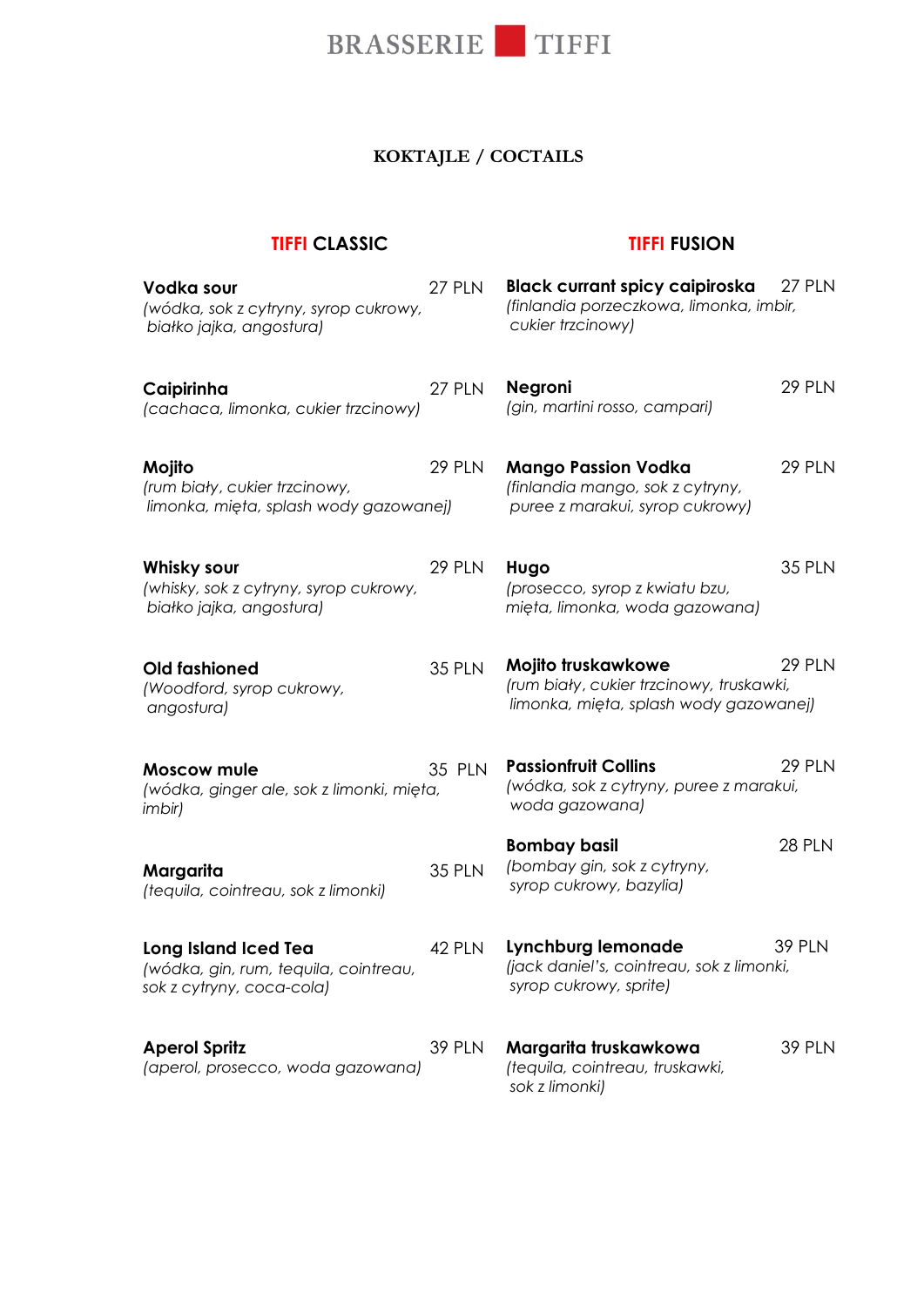

## **Szampany / Champagnes**

| <b>Veuve Clicquot Brut</b>          | <b>But. 399 PLN</b>                 |
|-------------------------------------|-------------------------------------|
| Moët & Chandon Imperial             | Kiel. (100ml) 59 PLN / But. 399 PLN |
| Moët & Chandon Imperial Ice         | <b>But. 399 PLN</b>                 |
| Moët & Chandon Nectar Imperial      | <b>But. 399 PLN</b>                 |
| <b>Perrier - Jouet Grand Brut</b>   | <b>But. 399 PLN</b>                 |
| Moët & Chandon Rose Imperial        | <b>But. 449 PLN</b>                 |
| <b>Ruinart Brut</b>                 | <b>But. 499 PLN</b>                 |
| <b>Ruinart Brut Blanc de Blancs</b> | <b>But. 599 PLN</b>                 |
| <b>Ruinart Rose</b>                 | <b>But. 599 PLN</b>                 |
| Louis Roederer Brut Natur           | <b>But. 599 PLN</b>                 |
| Dom Perignon                        | <b>But. 1199 PLN</b>                |
| <b>Louis Roederer Cristal 2012</b>  | <b>But. 1499 PLN</b>                |
| Krug Grand Cuvee 167 Eme Edition    | <b>But. 1499 PLN</b>                |

## **Wina musujące / Sparkling wines**

| <b>Tosti Extra Dry Prosecco DOC</b>               | Kiel. (100ml) 14 PLN / But. 99 PLN |
|---------------------------------------------------|------------------------------------|
| Adami Bosco Valdobbiadene Prosecco Superiore      | <b>But. 179 PLN</b>                |
| Ca del Bosco Franciacorta Cuvee Prestige          | <b>But. 399 PLN</b>                |
| Ca del Bosco Franciacorta Cuvee Vintage Brut DOCG | <b>But. 499 PLN</b>                |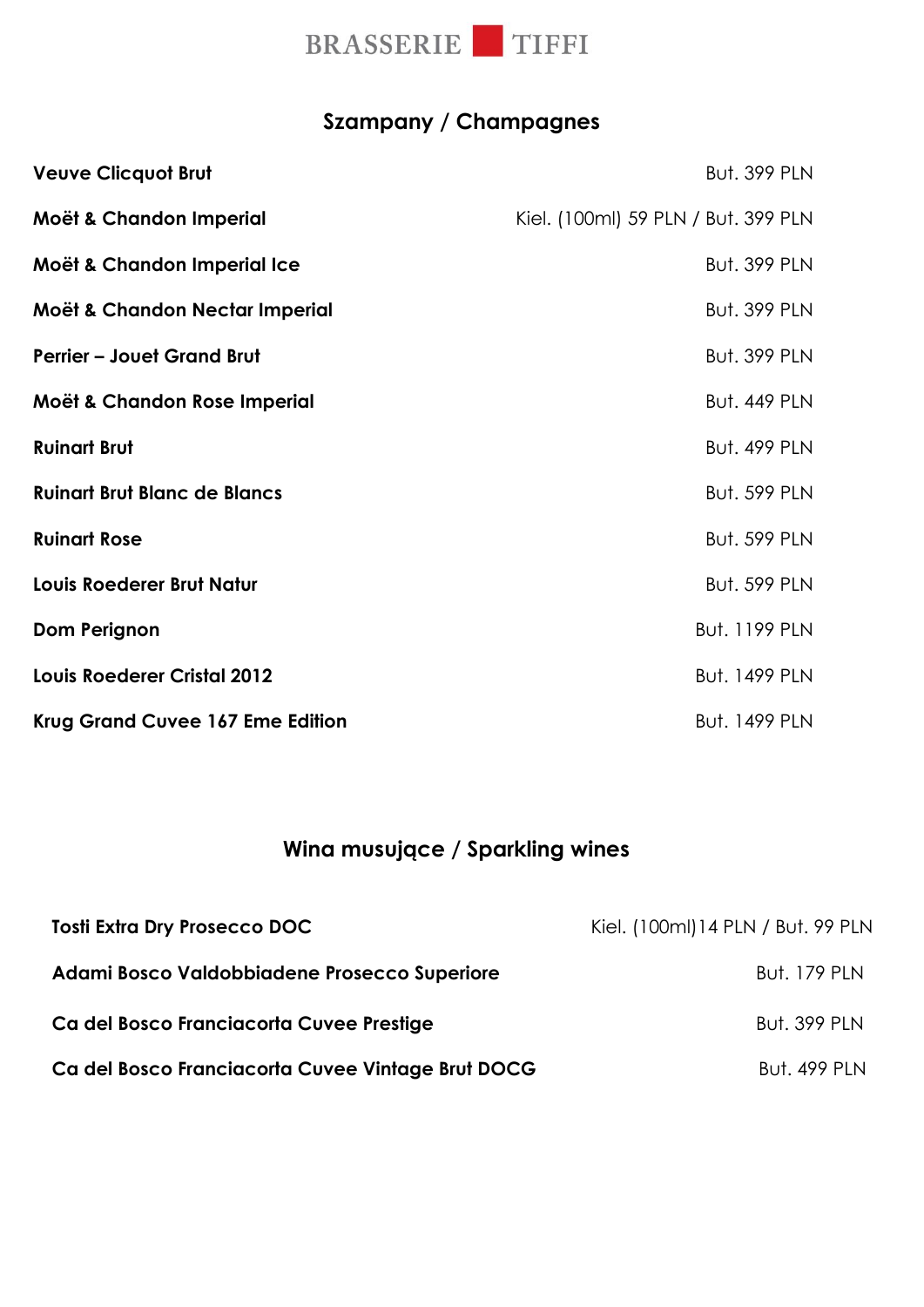

#### **Wina białe / White wines**

| Nos Racines Sauvignon Blanc IGP d'Oc 2020/Langwedocja - Francja                     | But. 85 PLN / Kiel. 17 PLN  |
|-------------------------------------------------------------------------------------|-----------------------------|
| Preiss – Zimmer Reserve Riesling 2019/Alzacja – Francja                             | But. 129 PLN / Kiel. 26 PLN |
| Tiffi Wine Selection Sauvignon 2020/Alto Adige DOC - Włochy                         | But. 139 PLN / Kiel. 29 PLN |
| Tiffi Wine Selection Chardonnay 2020/Alto Adige DOC - Włochy                        | But. 139 PLN / Kiel. 29 PLN |
| Lawson's Dry Hills Reserve Sauv-Blanc 2020/Marlborough - Nowa Zelandia              | But. 169 PLN / Kiel. 32 PLN |
| Terlan Gewurztraminer Alto Adige DOC 2020/Górna Adyga – Włochy                      | <b>But. 179 PLN</b>         |
| Wino Raoul Gautherin Petit Chablis 2020/Burgundia - Francja                         | <b>But. 249 PLN</b>         |
| Chablis Louis Jadot 2020/Burgundia - Francja                                        | <b>But. 349 PLN</b>         |
| La Chablisienne Chablis 1 <sup>er</sup> Cru Cote De Lechet 2019/Burgundia – Francja | <b>But. 399 PLN</b>         |
| Domaines Ott Clos Mireille 2018/Prowansja – Francja                                 | <b>But. 399 PLN</b>         |
| Pouilly - Fuisse Louis Jadot 2020/Burgundia - Francja                               | <b>But. 399 PLN</b>         |

#### **Wina różowe / Rose wines**

| M Minuty rose cotes de provance 2020/Prowansja – Francja | But. 189 PLN / Kiel. 39 PLN |
|----------------------------------------------------------|-----------------------------|
| BY. O T T 2020/ Prowansja – Francja                      | <b>But. 199 PLN</b>         |
| Whispering Angel/ Prowansja 2021 – Francja               | <b>But. 249 PLN</b>         |
| Domaines Ott Clos Mireille Rose 2018/Prowansja – Francja | <b>But. 399 PLN</b>         |

#### **Wina czerwone / Red wines**

| But. 85 PLN / Kiel. 17 PLN  |
|-----------------------------|
| But. 139 PLN / Kiel. 29 PLN |
| <b>But. 189 PLN</b>         |
| <b>But. 199 PLN</b>         |
| <b>But. 249 PLN</b>         |
| <b>But. 249 PLN</b>         |
| But. 249 PLN / Kiel. 49 PLN |
| <b>But. 349 PLN</b>         |
| <b>But. 349 PLN</b>         |
| <b>But. 399 PLN</b>         |
| <b>But. 399 PLN</b>         |
| <b>But. 399 PLN</b>         |
| <b>But. 399 PLN</b>         |
| <b>But. 449 PLN</b>         |
| <b>But. 1500 PLN</b>        |
|                             |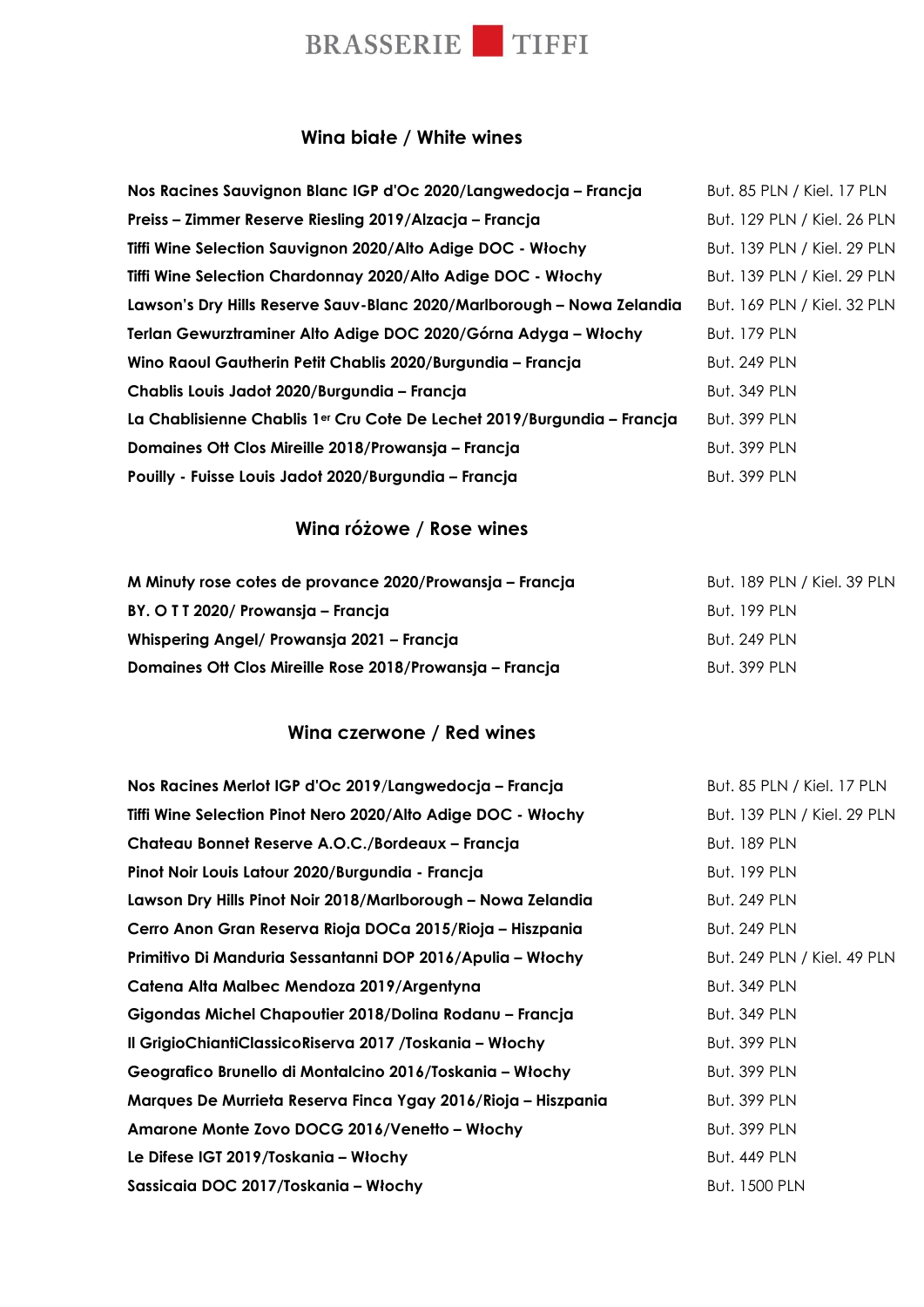

#### **NAPOJE ZIMNE / COLD BEVERAGES**

| Coca-Cola, Coca – Cola Zero, Fanta, Sprite, Tonic Kinley<br>250ml | 750ml 19 PLN<br>9 PLN<br>250ml 9 PLN<br>250ml 9 PLN |
|-------------------------------------------------------------------|-----------------------------------------------------|
|                                                                   |                                                     |
|                                                                   |                                                     |
|                                                                   |                                                     |
|                                                                   |                                                     |
|                                                                   | 250ml 19 PLN                                        |
|                                                                   | 250ml 19 PLN                                        |
|                                                                   | 250ml 18 PLN                                        |
|                                                                   | 250ml 9 PLN                                         |
| 300ml 12 PLN / 11 21 PLN                                          |                                                     |
|                                                                   |                                                     |

#### **KOKTAJLE FIT / FIT COCTAILS**

| <b>GREEN</b> – mięta / melon / sok z cytryny / sok z pomarańczy     | 21 PLN   |
|---------------------------------------------------------------------|----------|
| <b>ORANGE</b> – marchew / ananas / seler naciowy / sok z pomarańczy | 21 PLN   |
| <b>RED –</b> burak / nać pietruszki / jabłko / sok z pomarańczy     | $21$ PIN |

#### **NAPOJE CIEPŁE / HOT BEVERAGES**

| Kawa / Coffee                                                             |               |  |
|---------------------------------------------------------------------------|---------------|--|
| Espresso                                                                  | <b>12 PLN</b> |  |
| Espresso Doppio                                                           | <b>15 PLN</b> |  |
| Café Créme                                                                | <b>12 PLN</b> |  |
| Cappuccino                                                                | 15 PLN        |  |
| Latte Macchiato                                                           | <b>15 PLN</b> |  |
| Café Latte                                                                | <b>19 PLN</b> |  |
| Kawa bezkofeinowa / Decaffeinated coffee                                  | <b>14 PLN</b> |  |
| Herbata Ronnefeldt / Tea "Ronnefeldt"                                     | <b>14 PLN</b> |  |
| English Breakfast / Green Dragon / Earl Grey / Morgentau / Cream Orange / |               |  |

Sweet Berries / Jasmine Gold / Refreshing Mint